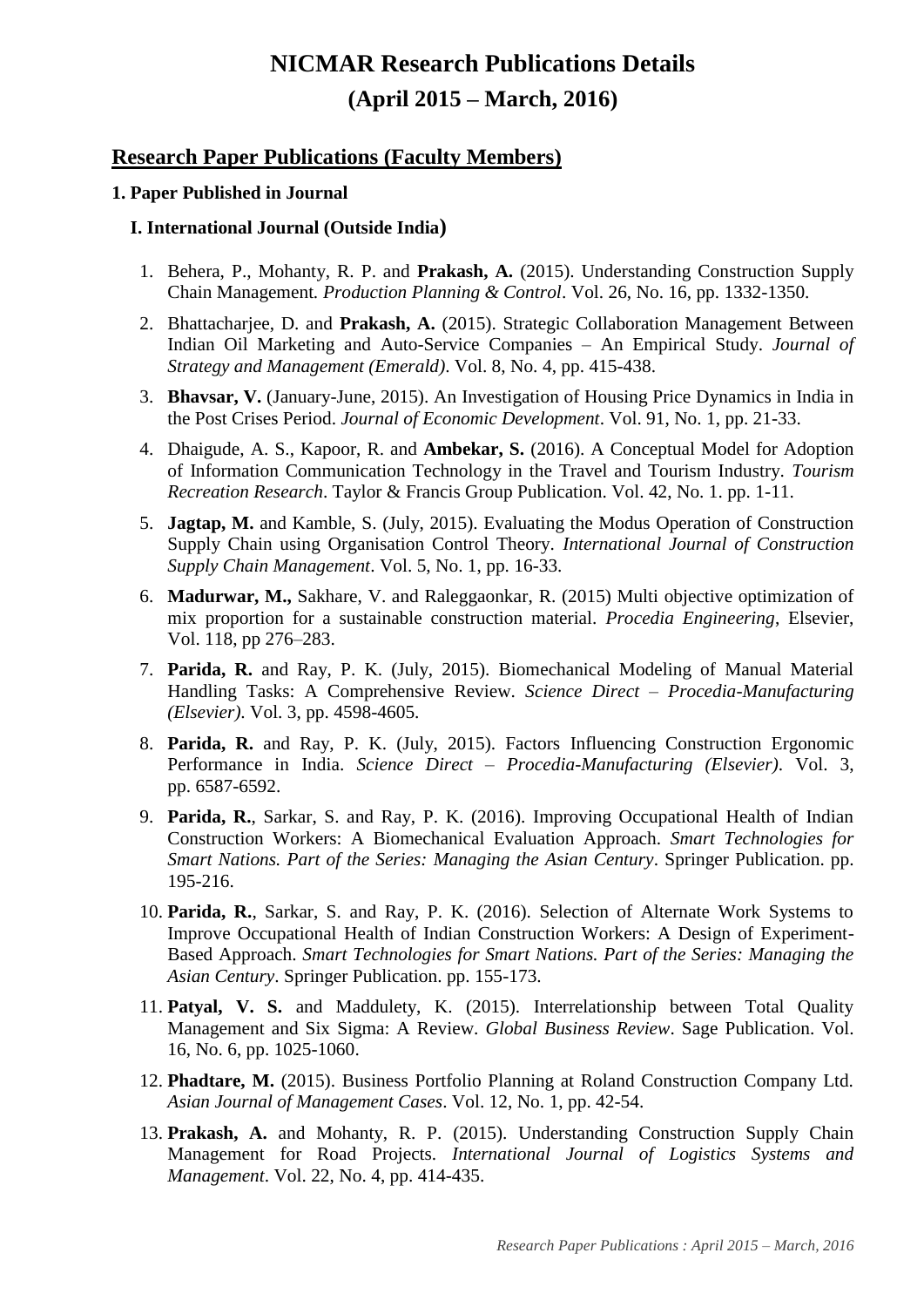- 14. **Ramakrishna, N.** (June, 2015). Assessing the Infrastructure Level and Growth Performance of Indian States. *Journal of Infrastructure Development*, Vol. 7, No. 1, pp. 76-100.
- 15. Ray, P. K., **Parida, R.** and Saha, E. (July, 2015).Status Survey of Occupational Risk Factor of Manual Material Handling Tasks at a Construction Site in India. *Science Direct – Procedia-Manufacturing (Elsevier)*. Vol. 3, pp. 6579-6586.
- 16. Ray, P. K., **Parida, R.** and Sarkar, S. (July, 2015). Ergonomic Analysis of Construction Jobs in India: A Biomechanical Modeling Approach. *Science Direct – Procedia-Manufacturing (Elsevier)*. Vol. 3, pp. 4606-4612.
- 17. **S.V.S. Rajaprasad** and Chalapathi, P. V. (April, 2015). Factors Influencing Implementation of OHSAS 18001 in Indian Construction Organisations: Interpretive Structural Modeling Approach*. Safety and Health at Work (Elsevier)*. Vol. 6, pp. 200-205.
- 18. Thukral, S., Sridhar, S. and **Joshi, M.** (2015). Review of Factors Constraining the Development of Indian Corporate Bond Markets. *Qualitative Research in Financial Markets.* Emerald Publication. Vol. 7, No. 4, pp. 429-444.

#### **II. International Journal (Inside India)**

- 1. **Agarwal, A. L.** (Jan., 2016). A Study of Building Energy Rating System in Construction Project. *International Journal of Multidisciplinary Research*. Vol. IV, No. 9 (I), pp. 99-103.
- 2. **Mahajan, D. A.** (Jan., 2016). An Empirical Analysis of Team Member's Skill and Software Product's Characteristics. *International Journal of Multidisciplinary Research*. Vol. IV, No. 9 (I), pp. 65-68.
- 3. **Malsane, S. M.** and Sheth, A. (June, 2015). Simulate Construction Schedules using BIM 4D Application to Track Progress. *International Journal of Mechanical and Production Engineering*. Vol. 3, No. 6, pp. 54-58.
- 4. **Patil, V.** (July-Sept. 2015). The Waning of Women Labour in Construction Industry The Changing Trend. *International Journal of Research in Management and Business Studies*. Vol. 2, No. 3, pp. 9-11.
- 5. **Patil, V.** (March-May, 2015). Study of Laws and Regulations on Environment Protection and 3R's of Waste Management. *International Journal of Multidisciplinary Research and Development*. Vol. 4, No. 1, pp. 271-274.
- 6. Prasad, K. V., Bhat, N. S, Vasugi, V. and **Venkatesan, R.** (July-Dec., 2015). Delays in Construction Projects – A perspective on Cash flow and Working Capital Management. *International Journal of Technology*. Vol. 5, No. 2, pp. 269-273.
- 7. **Singh, R.**, Paithane, A., Deshmukh, S., and Patwardhan, V. (Sept., 2015). Identifying the Ideal Features of an Integrated Township: A Customer's Perspective. *MERC Global's International Journal of Social Science & Management*. Vol. 2, No. 5, pp. 366-371.

## **III. National Journal**

- 1. **Goel, A.** (July-Sept., 2015). Conceptual Framework for Management of Risks due to Uncertainties in Design-Build Brownfield Projects. *NICMAR-Journal of Construction Management*. Vol. XXX, No. 3, pp. 37-45.
- 2. Gopalkrishnan, N. Jacob, C. T. and **Abhyankar, A. A.** (Jan.-June, 2015). Indian Railways Financial Performance. *IMT Case Journal*. Vol. 5, No. 2, pp. 21-30.
- 3. **Gupta, R.** and Venkaiah, V. (July-Sept. 2015.). Airport Passengers: Their Needs and Satisfaction. *SCMS Journal of Indian Management*. Vol. XII, No. 3, pp. 46-57.
- 4. **Gupta, R.,** Venkaiah, V. and **Ammani, P.** (March, 2016). Need based segmentation of Airport Passengers: The Case of Rajiv Gandhi International Airport, Hyderabad. *Indian Journal of Marketing*. Vol. 46, No. 3, pp. 7-21.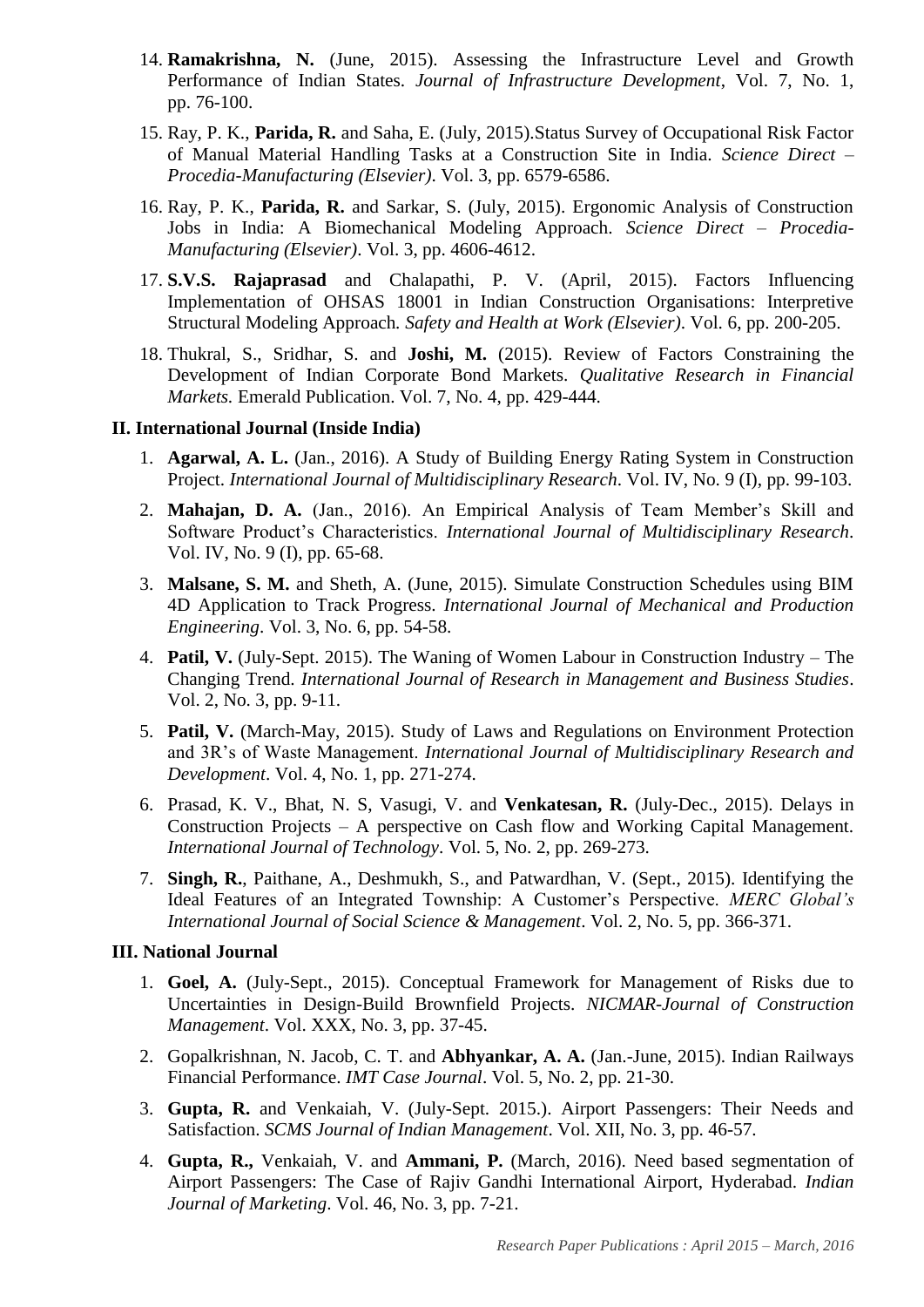- 5. **Jain, Sachin.** (Nov., 2015). Service Robots for Improving the Quality of Life in Indian Smart Cities. *Technical Journal of the Institution of Engineers (India)*. Vol. 39, pp. 99-106.
- 6. **K. N. Narasimha, Prasad**, Genesh, N., Rakesh, S., Radhakrishna and S. V. Venkatesh. (March-May, 2015). Setting and Strength Characteristics of Cement Mortar with Micro Fines. *I-manager's Journal on Structural Engineering*. Vol. 4, No. 1, pp. 27-31.
- 7. **Koner, J.**, Ralegaonkar R., **Madurwar, M.** and **Purandare A.** (June, 2015). Effective Enterprise Resource Planning (ERP) for Project Management of Infrastructure Sector in India. *Perspectives on Management*. Vol. 7, No. 1 & 2, pp. 53-65.
- 8. Lakshmi, VDMV and **Joshi, M.** (Jan.-June 2015). Does Future Market Lead Spot Market? A Case of Bank Nifty. *Gavesana Journal of Management*. Vol. 7, No. 1, pp. 28-36.
- 9. P. Srinivasa Rao and **Seshadri, S. T.** (Sept., 2015). Experimental Investigation on the Effect of Thermal Cycles on the Strength Properties of Glass Fibre SCC. *The Indian Concrete Journal*. Vol. 89, No. 9, pp. 26-32.
- 10. **Mamillapalli, R. S.** and Sharma, O. P. (Oct.-Dec., 2015). Multi Airport System : An Emerging Trend In Airport Capacity Management. *NICMAR – Journal of Construction Management*, Vol. XXX, No. 4, pp. 27-35.
- 11. Mishra, M. and **Prakash, A.** (Dec., 2015). Competition and Marketing Challenges in the USA Market for Indian Granite Exporters. *Indian Journal of Marketing*. Vol. 45, No. 12, pp. 47-60.
- 12. **Nagarjuna, P.** and **Samanta, P. K.** (Oct.-Dec. 2015). Analysis of Performance of Road User Services on Two Toll Roads in Pune Region. *Siddhant: A Journal of Decision Making*. Vol. 15, No. 4, pp. 243-253.
- 13. **Muralidhar, P.** and **V. Srihari.** (April-June, 2015). Light Pipe A Sustainable Technology for Better Lighting In Building Services. *NICMAR-Journal of Construction Management*. Vol. XXX, No. 2, pp. 51-56.
- 14. M. V. Krishna, Rao, P. Rathish, Kumar and **Seshadri S. T.** (Sept., 2015). Effect of rate loading on the strength and stress-strain behavior of recycled aggregate concrete. *The Indian Concrete Journal*. Vol. 89, No. 9, pp. 69-74.
- 15. Patel, C. H., Chaturvedi, H., Rao, M. R., Katta, P. and K**. N. Narasimha Prasad**. (April-June, 2015) An Analysis of Cost and Time Overruns in Construction Projects. *NICMAR-Journal of Construction Management*. Vol. XXX, No. 2, pp. 37-50.
- 16. Patnaik, B. G. and **Seshadri S. T.** (Sept.-Nov., 2015). Behavior Aspects of Copper Slag Admixed Concrete Subjected to Destructive and Non-Destructive Tests. *i-manager's Journal of Civil Engineering*. Vol. 5, No. 4, pp. 10-13.
- 17. Phani, S. S., **Seshadri S. T.** and Rao, S. P. (June-Aug., 2015). High Strength Self Compacting Concrete Beams under Flexure. *I-manager's Journal on Structural Engineering*. Vol. 4, No. 2, pp. 10-14.
- 18. **Pramadha, V.** (April-June, 2015). Modern Leadership Practices A Study. *Osmania Journal of Management*. Vol. XI, No. 2, pp. 49-60.
- 19. **Ramakrishna, N.** (March, 2016). Assessing the Infrastructure Performance of Indian States: A Normalised Approach. *The Asian Economic Review*. Vol. 58, No. 1, pp. 109-128.
- 20. Ramana, K. R. and **Rao, H. P.** (June, 2015). Examining Working Capital Management Practices of Construction Firms – A Comparative Study of HCC and SIL. *Pacific Business Review International*. Vol. 7, No. 12, pp. 12-21.
- 21. Ramana, K. R. and **Rao, H. P.** (Sept., 2015). Challenges of Infrastructure Financing in India. *Journal of Indian Building Congress (Preliminary Publication)*. Vol. 22, No. 1, pp. 132-136.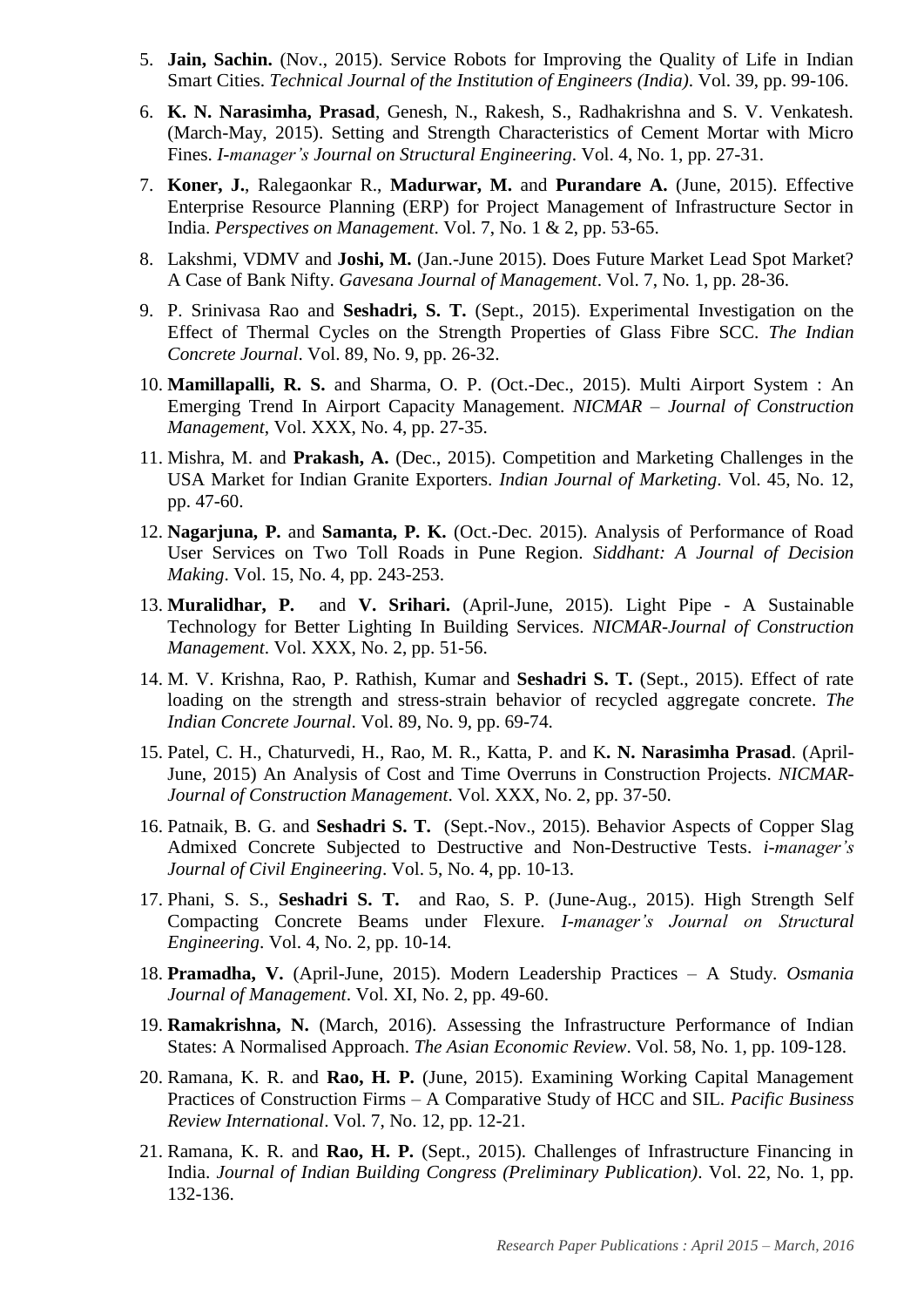- 22. Asarkar P., Reddy B. N., Mohod V. P. and **Ravinder, B.** (August, 2015). Hotel Business Valuation. *Indian Valuer*. Vol. XLVII, pp. 1007-1014.
- 23. **Samanta, P. K.** (May, 2015). Development of Rural Road Infrastructure in India. *Pacific Business Review International*. Vol. 7, No. 11, pp. 86-93.
- 24. Salim P. M. and **Seshadri S. T.** (2016). Problems and possibilities of slope stability analysis for railway formations. The Indian Concrete Journal (Special Issue). Vol. 90, pp. 1-9.
- 25. **Shah, M. N.** and **Koner, J.** (June, 2015). Specialised (Niche) MBA Programme in India: A Growing Trend in Management Education in India. *Perspectives on Management*. Vol. 7, No. 1 & 2, pp. 98-114.
- 26. Singh, H., Dwivedi, A., Verghese, J. S. and **Pai, S. K.** (Sept., 2015). Sustainable Urban Development: An Integral Element of Smart City. *Journal of Indian Building Congress*. Vol. 22, No. 1, pp. 152-156.
- 27. **Singh, I. (**July-Dec. 2015). Alternative Methods of Financing of MRTS Projects in India. Alternative Methods of Financing of MRTS Projects in India. *Urban Panorama*. Vol. XIV, No. 2, pp. 33-51.
- 28. **Singh, I.** (July-Sept. 2015). Imperative of Performance based Contracting. *Journal of the Indian Roads Congress*. pp. 145-157.
- 29. **Singh, I.** (Sept., 2015). Significance of Intelligent Transport System for Smart Cities. *Journal of Indian Building Congress*. Vol. 22, No. 1, pp. 132-136.
- 30. **Singh, R.** (Jan-Feb., 2016). Urban India: Reaching out to the Sun. *Geography and You*. Vol. 15, No. 4, pp. 40-43.
- 31. **Srinivas, K.** and **Ravinder, B.** (August, 2015). What leads to Project Delays. *Construction World*. Vol. 17, No. 11, pp. 114-116.
- 32. **Srividhya R. S.** and **Joshi, M.** (June, 2015). Corporate Ownership Pattern and Firm Performance: Evidence from BSE 500 Firms in India. *Prajnan*. Vol. XLIV, No. 2, pp. 105-121.

#### **IV. Online Journal**

- 1. **Agarwal, V. M.** and **Arun, C.** (April, 2015). Comparative Study on Fundamental Period of RC Framed Building. *International Journal of Engineering Technology, Management and Applied Sciences*. Vol. 3, No. 4, pp. 207-267.
- 2. Banerjee, P., Kumar, A., Jain, G. Gupta, A. and **Jain, Sameer.** (2015). Integration of Procurement System using Technology in making Smarter Cities in India. *International Journal of Applied Engineering Research*. Vol. 10, No. 69, pp. 113-116.
- 3. Bhanot, M., Joshi, A. Kiran, R. and **Singla, H. K.** (July- Dec., 2015). Effect of OM Chanting on Memory Power of Polytechnic students – An Empirical Study. *Journal of Engineering & Technology Education*. Vol. 9, No. 2, pp. 26-30.
- 4. Chougule N. S., **Jadhav, T. S.** and Lele, M. M. (March, 2016). A Review on Heat Pipe for Air Conditioning Applications. *International Journal of Current Engineering and Technology (Special Issue)*. pp. 204-207.
- 5. **Desai, D.** (July, 2015). Public-Private Partnership (PPP) A Key to Expand the Education Infrastructure of India. *International Journal of Innovative Research & Development*. Vol. 4, No. 8, pp. 240-247.
- 6. **Gupta, R.** (July, 2015). Impact of Demographics on Passengers' Airport Needs. *International Journal in Management and Social Science*. Vol. 3, No. 7, pp. 648-657.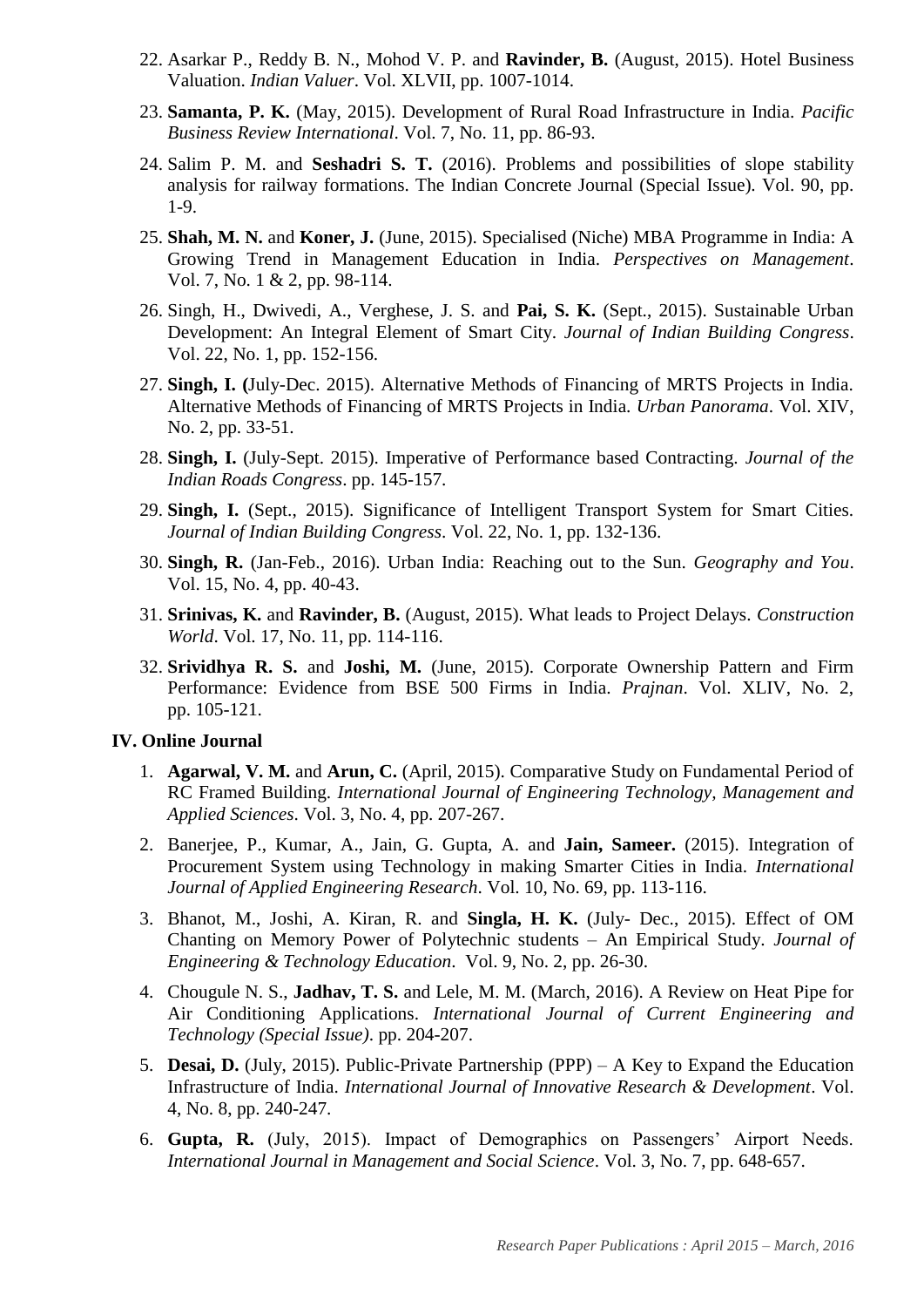- 7. **Gupta, R.** (June, 2015). Issues in Airport Infrastructure Development under Public Private Partnership. *International Journal of Business and Management Invention*. Vol. 4, No. 6, pp. 66-77.
- 8. Hussain, M. A. S. M., **Seshadri, S. T.** and Fatima, A. (2015). A Systematic Approach of Implementing the Last Planner System in a Building Construction Project in India. *International Journal of Applied Engineering Research*. Vol. 10, No. 16, pp.36338-36344
- 9. **Jain, Sachin** and Jain Suman**.** (July-Sept., 2015). The Empirical Study of the Organization Needs to adopt Automation and Robots to Indian Micro, Small and Medium Construction Enterprise. *International Journal of Entrepreneurship & Business Environment Perspectives*. Vol. 4, No. 3, pp. 1804-1812.
- 10. Mishra, S., **Jain Sameer**, Jain, L. K., Kanchenrla, T. and Vidyashiny, S. (June, 2015). Conceptualize Model of Procurement System through ERP. *International Journal of Applied Information Systems (IJAIS)*. Vol. 9, No. 1, pp. 9-13.
- 11. **Patnaik, B., Seshadri, S. T**. and Chandra, S. B. (Nov., 2015). An Experimental Investigation on Strength Properties of Copper Slab Fibre Reinforced Concrete. *ARPN Journal of Engineering and Applied Sciences*. Vol. 10, No. 20, pp. 9246-9257.
- 12. Phani S. S., **Seshadri, S. T**., Srinivasa R. and Chandanapriya C. (Sept., 2015). Studies of Flexural Behaviour of M100 Grade Hybrid Fibre Reinforced Self Compacting Concrete Beams. *International Journal of Scientific & Engineering Research*. Vol. 6, No. 9.
- 13. Radhika, P. and **Ammani, P.** (Dec., 2015). Factors Influencing the Purchase Behaviour of Farmers with Respect to Seeds and Agrichemicals in Rural India. *International Journal of Business Quantities Economics and Applied Management Research*. Vol. 2, pp. 236-240.
- 14. **S.V.S. Rajaprasad** and P. Venkata Chalapathi**.** (June, 2015). Criteria Based Supplier Selection Model By Integer Linear Programming – A Case Study in a Manufacturing Organization. *International Journal of Applied Engineering Research*. Vol. 10, No. 11, pp. 30091-30100.
- 15. Saini A. K. Grewal, H. S. and **Singla, H. K.** (July-Dec., 2015). Impact of Human Capital on the Performance (Quality of Publications) of Research Institutes in India - An Empirical Study. *Journal of Engineering & Technology Education*. Vol. 9, No. 2. pp. 5-17.
- 16. **Shriwas A,** Das, B. B. and **Batra, S.** (2015). A Step by Step Method for Carrying Out Earned Value Analysis: Case Study of a Road Project*. Journal of Construction Engineering, Technology and Management*. Vol. 5, No. 3, pp. 18-24.
- 17. **Srinivas**, **K.** (June, 2015). Establishing Risk Management Index in Infrastructure Project in Indian Construction Industry. *International Journal of Business & Management*. Vol. 3, No. 6, pp. 171-175.
- 18. **Totla, P.**, Dhamankar, S., Inamdar, H. And Lokhande, V. (April, 2015). Techno Market Feasibility Study and Risk Analysis of Bio-Compressed Natural Gas (Bio-CNG) Project in India. *International Journal on Application in Civil and Environmental Engineering*. Vol. 1, No. 4, pp. 16-19.
- 19. **Yadav, S.,** Seenath, C., Sai, K. and Ghouse, R. (2015). Liquidated Damages: The perception of the Construction Industry*. Journal of Construction Engineering, Technology and Management*. Vol. 5, No. 3, pp. 59-67.

## **V. Conference Proceedings Published in Journal**

1. Bhanage, A. Brahmankar, A. Bagal, G. and **Ravinder, B.** (July-Dec., 2015). Hedonic Pricing Model With Respect to Gated Housing Attributes in Hyderabad. *International Journal of Technology*. Vol. 5, No. 2, pp. 153-156.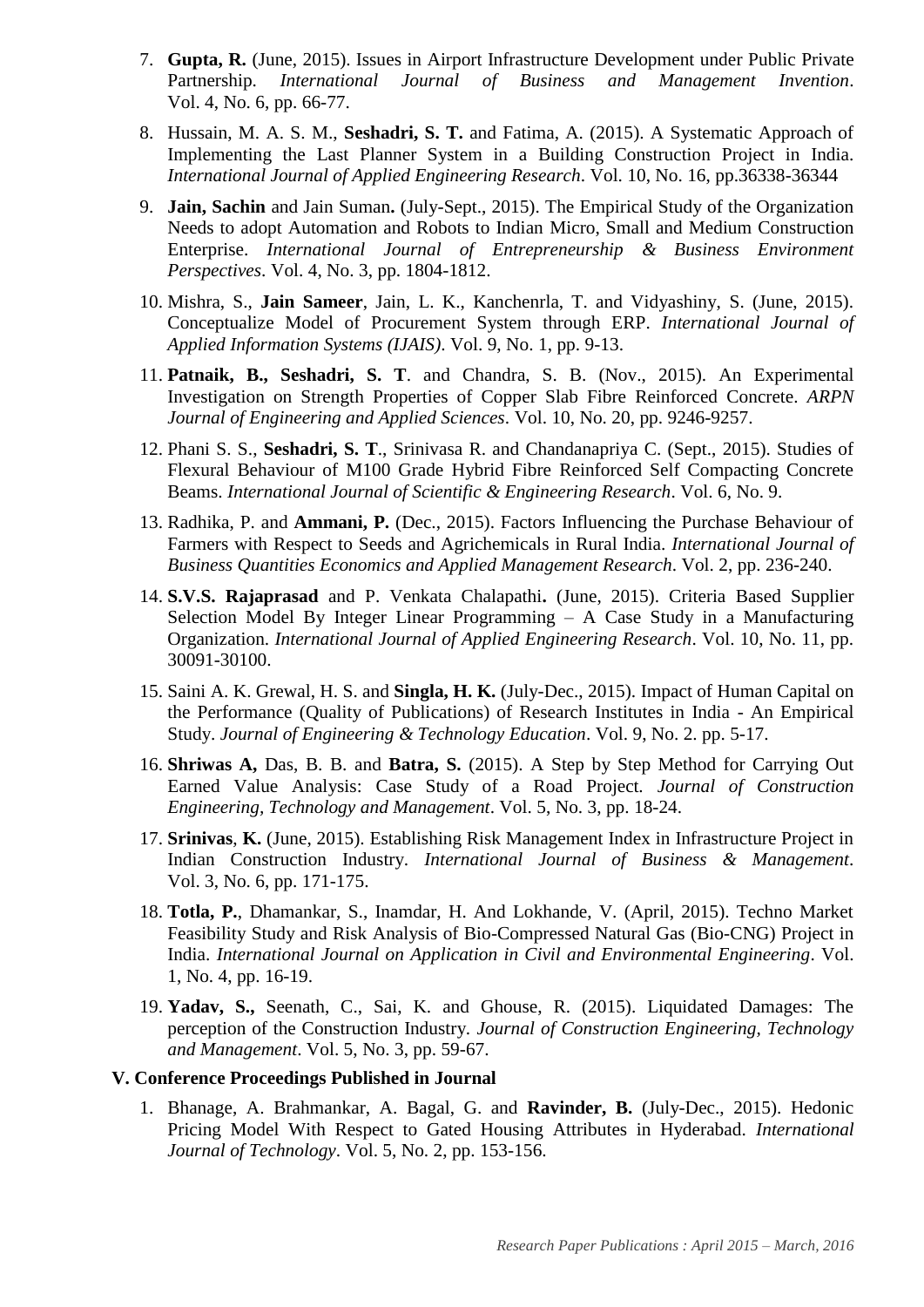- 2. Bharath, K., Jain, S. K., Kottam, V. and **Ramakrishna, N.** (July-Dec., 2015). Economic Analysis of the Hyderabad Metro Rail. *International Journal of Technology*. Vol. 5, No. 2, pp. 297-303.
- 3. Chetan, J. Abhishek, G., Chaitanya, D. K. and **Venkatesan, R.** (July-Dec., 2015). Factors Influencing Delay in Construction Projects. *International Journal of Technology*. Vol. 5, No. 2, pp. 225-228.
- 4. **Edison, J. C.** (July-Dec., 2015). An Analysis of Project Investment in Construction Sector in India. *International Journal of Technology*. Vol. 5, No. 2, pp. 225-228.
- 5. Gupta, D. A. and **Ravinder, B.** (July-Dec., 2015). A Case Study on Production Enhancement of Precast H-Frames Using Conventional Formwork. *International Journal of Technology*. Vol. 5, No. 2, pp. 169-172.
- 6. **Gupta, R.** and **Ravinder, B.** (July-Dec., 2015). A case study on Tunneling using NATM. *International Journal of Technology*. Vol. 5, No. 2, pp. 245-250.
- 7. Khan, J. J. and **Seshadri S. T.** (July-Dec., 2015). Structural Design of Data Centre Building. *International Journal of Technology*. Vol. 5, No. 2, pp. 173-176.
- 8. **Koner, J.** and **Purandare, A.** (July-Dec., 2015). Chennai Port: An ISO 14001:2004 Certified Port. *International Journal of Technology*. Vol. 5, No. 2, pp. 263-268.
- 9. Koya, B. C., **Seshadri S. T.** and Mallela, A. (July-Dec., 2015). A Comparative Study of Compressive, Flexure, Tensile Strength of Self Compacting Concrete over Conventional Concrete. *International Journal of Technology*. Vol. 5, No. 2, pp. 240-244.
- 10. Koya, B. C., **Seshadri S. T.**, Mallela, A. and Rao, G. M. (July-Dec., 2015). A Study on Flexural Behaviour of Geopolymer based ferrocement. *International Journal of Technology*. Vol. 5, No. 2, pp. 225-228.
- 11. Kumar, G. C. and **Mamillapalli, R. S.** (July-Dec., 2015). Structural Health Monitoring of Piezolaminated Smart Structures Using Electrical Impedance Method. *International Journal of Technology*. Vol. 5, No. 2, pp. 291-296.
- 12. Lakshmi V. P., Vetriselvan, E., **Venkatesan, R.** and Elangovan, N. S. (July-Dec., 2015). Experimental Investigation on Concrete. *International Journal of Technology.* Vol. 5, No. 2, pp. 118-124.
- 13. **Mishra, S.** and **Yamini, V. N.** (July-Dec., 2015). Mass Rapid Transit System (MRTS) Opportunities Unexplored: Suitable Modalities for PPP Implementation. *International Journal of Technology*. Vol. 5, No. 2, pp. 335-338.
- 14. **Muralidhar, P.** and **Srihari, V.** (July-Dec., 2015). Design Strategies of Light Pipe An Innovation for Energy Sustainability. *International Journal of Technology*. Vol. 5, No. 2, pp. 209-214.
- 15. **Nagargoje, S.** (2016). Trade Area Analysis and Feasibility study of Hospitality development in the city of Satara, India. *IOSR Journal of Business and Management*. pp. 68-74.
- 16. **Ramakrishna, N.** and **Nagarjuna, P.** (July-Dec., 2015). Technical Analysis of Hyderabad Metro Rail Project. (July-Sept., 2015). *International Journal of Technology*. Vol. 5, No. 2, pp. 304-310.
- 17. **Ramana, K. R.** and Garg, A. (July-Dec., 2015). Impact of the Training on the Development of Construction Trade Worker in Indian Construction Industry. *International Journal of Technology*. Vol. 5, No. 2, pp. 311-316.
- 18. Reddy, A. R. K., Rao, R. S. B., Veena, V. and **Sathish Kumar, R.** (July-Dec., 2015). Selection of Construction Materials using Multiple Attribute Decision Making (MADM) Approach. *International Journal of Technology*. Vol. 5, No. 2, pp. 181-186.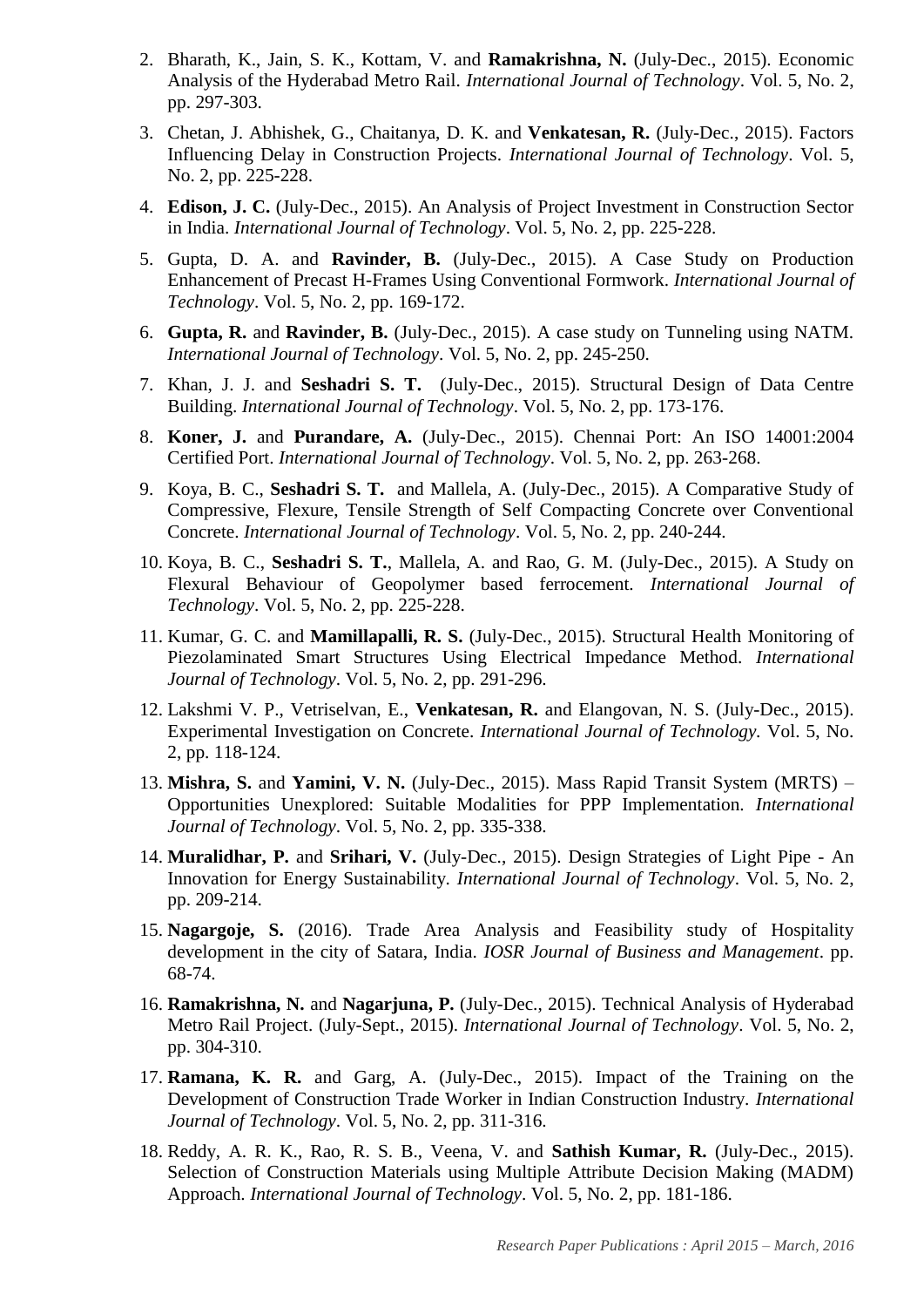- 19. **Roy, D.,** Vedam, S. K. and Choudhary, S. (July-Dec., 2015). Impact of Arbitration and Conciliation Act 1996 and Recent Amendments on Construction Industry. *International Journal of Technology*. Vol. 5, No. 2, pp. 125-130.
- 20. Salim P.M. and **Seshadri, S. T**. (July-Dec., 2015). A Future Perspective of Structural Optimisation Methods in Civil Engineering Applications. *International Journal of Technology*. Vol. 5, No. 2, pp. 251-256.
- 21. Srinivas A., Padmavathi, M. and **Mamillapalli, R. S.** (July-Dec., 2015). Challenges in Adopting Smart City Concepts and their Sustainability in Indian Conditions. *International Journal of Technology*. Vol. 5, No. 2, pp. 274-280.
- 22. **Srinivas, K.** and Kiranmayi, Y. S. (July-Dec., 2015). Comparison of Environmental and Political Risks in Two Highway Projects. *International Journal of Technology*. Vol. 5, No. 2, pp. 204-208.
- 23. Tripathi, A. Patel, D. B., Patel R. R. and **Mamillapalli, R. S.** (July-Dec., 2015). Comparative Study of Earned Schedule Method with Earned Value Method. *International Journal of Technology*. Vol. 5, No. 2, pp. 197-203.
- 24. **Yamini, V. N.**, and Singh, R. K. (July-Dec., 2015). Reduction of Wastage of Rebar by using BIM and Linear Programming. *International Journal of Technology*. Vol. 5, No. 2, pp. 329-334.
- 25. Yuvaraj, S. K., Kanoor, P. P. and Nikhade, A. S., **Parida, R.** and **Soneji, J.** (July-Dec., 2015). Impact of Provision of Portable Sanitary Facilities on Labour Productivity at Construction Sites during Different Phases of Construction. *International Journal of Technology*. Vol. 5, No. 2, pp. 317-321.

#### **2. Paper Published in Conference Proceedings**

- 1. **Ammani, P.** (Sept., 2015). Resilient Saplings A Case Study of Kadiyam Nurseries. *Management 3.0 : A Case Study Approach*. Proceedings of ICBM – School of Business Excellence. pp. 129-132.
- 2. **D'souza, L.** and Sarode, N. G. (Oct., 2015). An Examination of Performance of France-Number one Tourist Destination of the World. *Proceedings of National Conference on Digital India – Opportunities and Challenges*. pp. 6-11.
- 3. Dass, A. K. P., Verma, A. Kumar, V. V. R. and **Pai, S. K.** (Aug., 2015). Analysis of Reason for Failure of Metro Projects in India. *Proceedings of International conference on Emerging Trends in Engineering and Technology*. Published by Institute of engineering Research and Publication, Goa, pp. 47-49.
- 4. **Gokhale C. S.** and Kate, J. M. (Dec., 2015). An approach to Estimate Complete Pore Structure. *Proceedings of 50<sup>th</sup> Indian Geotechnical Conference*. Published by College of Engineering, Pune.
	- 5. **Jain, Sachin.** (June, 2015). Role of Automation and Robot in Smart City. *Proceedings of Conference on Smarter Cities – India 2015: Smarter Solution for Better Tomorrow*. (Key Notes). Published by Sinhgad College of Engineering. pp. 518-523.
	- 6. **Muralidhar, P.** and **Srihari, V.** (Sept. 2015.). Strategic Approaches for Smart Village Implementation in India. *Research Journal of Engineering and Technology*. Vol. 6, No. 3, pp. 352-356.
	- 7. **Nagargoje, S.** and Dixit, A. (Sept., 2015). Urban Water Revolution through Sustainable Techniques: Study of Aurangabad City, India. *Proceedings of 31st International PLEA Conference,* Bologna, Italy*.*
	- 8. **Nagargoje, S.** Sarkar, S. and Borgaonkar A. (April, 2015). Building Urban Resilience through Grey Water Intervention in the City of Jodhpur. *Proceedings of National Conference on Sustainable and Smart Cities*. Excel India Publisher, pp. 281-285.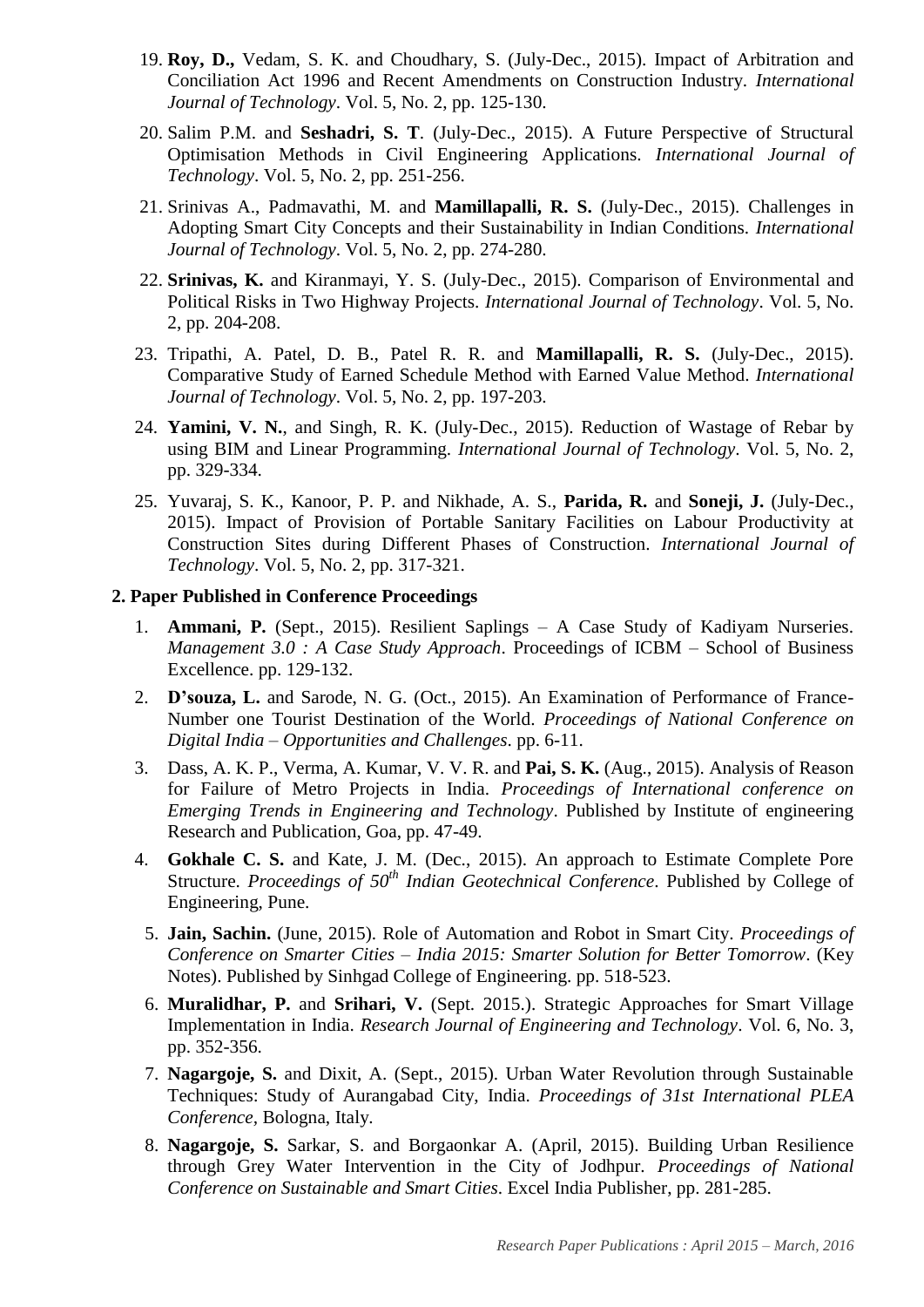- 9. Nayak, R., Mer, O., Faisal, A. and **Agarwal, V.** (Sept., 2016). Experimental Study on Strengthening of Concrete Member by Using FRP as a Strengthening Material. *International Conference on Emerging Trends in Engineering and Technology*. Published by Institute for Engineering Research and Publication. Goa, India.
- 10. **Pai, S. K.** (Jan., 2016). Make in India: Challenges before Defense Manufacturing. *Proceedings of National Seminar on MAKE IN INDIA: India as a Future Global Manufacturing Hub.* pp. 52-68.
- 11. Pande, S., Dutta, P. and **Pai, S.** (Jan., 2016). Understanding the impact of Land Acquisition, Rehabilitation and Resettlement (Amendment) Bill (LARR) and its consequences on land acquisition in India. *Proceedings of World Congress on Applied Science Engineering and Technology*. Published by Institute for Engineering Research and Publication, Goa. pp. 101-107.
- 12. **Phatak, M.** (Jan., 2016). Prior Environment Clearance at State Level: A Step Ahead or a Setback. Growth, Globalization & Governance: Promises & Challenges. *Emerald, Proceedings of 4th International Conference.* Published by J. K. Laxmipat University. pp. 150-158.
- 13. **Rajhans, K.** and Dhingra, M. (Dec. 2015). A Study of the Impact of Ineffective Communication on Project Delays and Cost Overruns in Indian Construction Industry. *Proceedings of International Conference on 'Research and Business Sustainability*. Published by IIT Rourkee, India. pp. 265-274.
- 14. **Ramakrishna, N.** (June, 2015). Municipal Bonds as a Sourced of Finance for Urban Infrastructure Development in India. *Proceedings of 40th Skoch Summit*, Mumbai. Published by Skoch Development Foundation, pp. 239-256.
- 15. **Rao, H. P.** (Sept., 2015). Project Finance for HSH Flyway. *Proceedings of 2nd International Case Conclave*. Excel India Publisher, New Delhi. pp.81-84.
- 16. Sarode, N. G. and **Prabhudesai, V.** (Oct., 2015). Alternative Sources of Financing Urban Local Bodies. *Proceedings of National Conference on Digital India – Opportunities and Challenges*. pp. 35-45.
- 17. Sarode, N. G., **D'souza, L.** and **Prabhudesai, V.** (Feb. 2016). Experimental Marketing Practices across Industries – Building Customer Loyalty. *Proceedings of International Conference on Business and Culture with Changing Technology in Emerging Market.* pp. 105-111.
- 18. Sarode, N. G., **Prabhudesai, V.** and **D'souza, L.** (Feb. 2016). Cause Marketing A Social Tool or Marketing Gimmik? *Proceedings of International Conference on Business and Culture with Changing Technology in Emerging Market*. pp. 119-124.
- 19. Phani S.S., **Seshadri, S. T.** and Rao, P. S. (March, 2016). Studies on Flexural Behaviour of High Strength Hybrid Fiber Reinforced Self Compacting Concrete Slabs of M 100 Grade. *Proceedings of International Conference on Paradigms in Engineering & Technology*. pp. 917-928.
- 20. **Shah, M. N.** and **Ramkrishna, N.** (June, 2015). Project Sustainability Management through Stakeholder Engagement and Capacity Development: The Case of Jalswarajya Project. *Proceedings of the FICCI-PMI Symposium on Project Management Practices*. pp. 50-54.
- 21. **Shrivas, A.** and **Agarwal, A. L.** (Sept., 2015). Optimal Construction Scheduling. *Proceedings of National Seminar on Recent Advances in Civil Engineering.* Published by Dept. of Civil Engineering, ASK University. pp. 8-13.
- 22. Singh, A. K., Jha, S. K. and **Prakash, A.** (April, 2015). Imperatives of Green Manufacturing. *Proceedings - ELK Asia Pacific Journals*.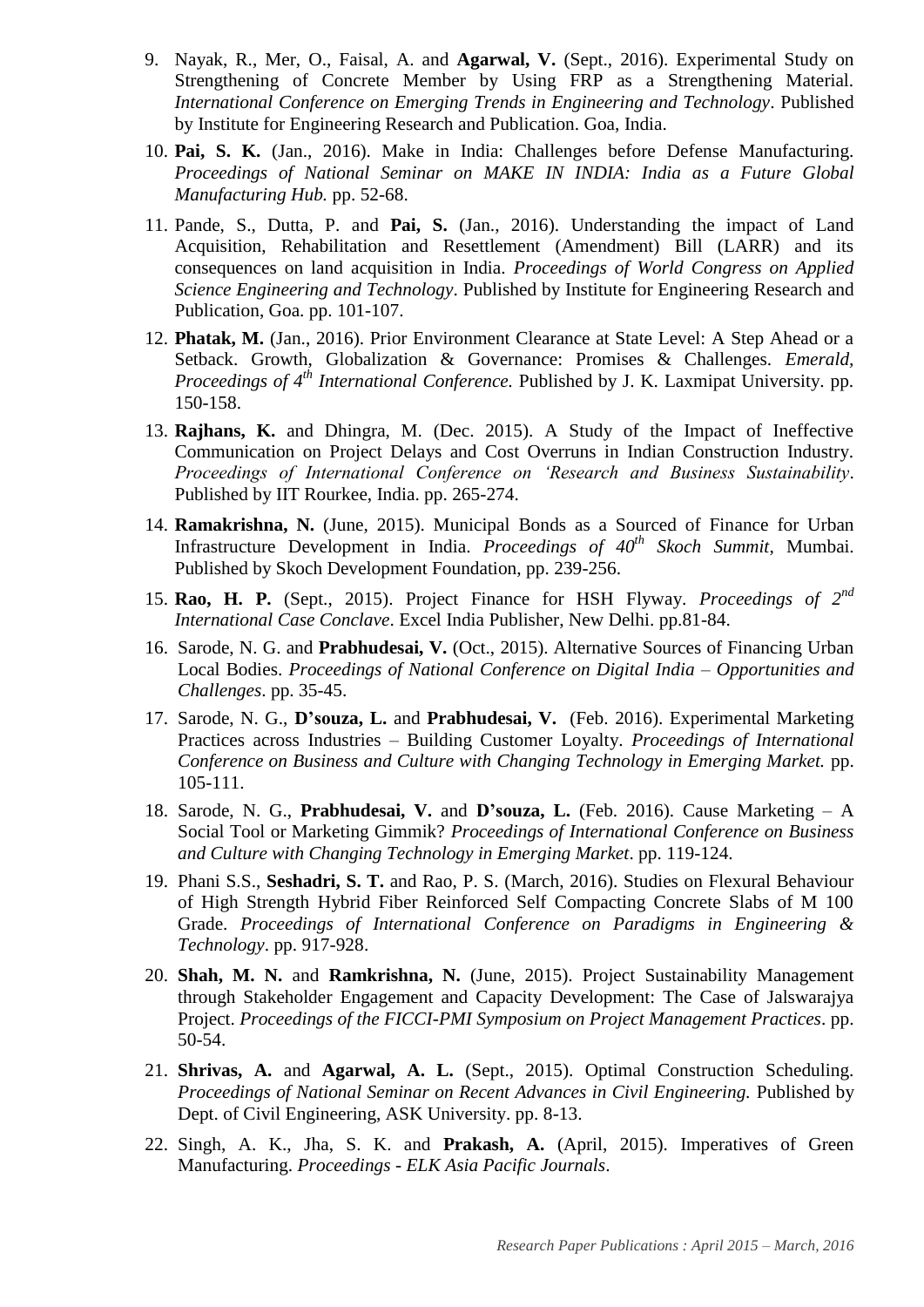- 23. **Sundrani, D.** (June, 2015). Smart City: Case Study of Barcelona. *Proceedings of National Conference on 'Smarter Cities- India 2015: Smarter Solution for a Better Tomorrow.'* Published by Sinhgad College of Engineering, Pune. pp. 481-486.
- 24. Tejaswi, I, Kaparthi G.N.V., Janardhana, M. Darga Kumar, N. and **Sathish Kumar, R**. (May, 2015). A Comparative Study on the Properties of Stabilized Compressed Earth Blocks Stabilized with Puzzolanic Materials. *Proceedings of 12th North American Masonry: Science Craft Art Conference*. Denver, Colorado, May, 17-20.

## **3. Paper Published in Book Chapter/ Edited Book**

- 1. **Abhyankar, A. A.**, Shah, P., Shah, H. and Bapna, C. (2015). Green Building Norms: Is it Really Green? Optimizing Business Growth: Strategies for Scaling Up. (Edited Book) 'Optimizing Business Growth: Strategies for Scaling Up'. *Bloomsbury Publication*. New Delhi. pp. 145-155.
- 2. **Ammani, P.** (Sept., 2015). Factors Influencing Consumers Online Purchase Behaviour. *E-Commerce-Impact on Economic Development*. Archers and Elevators Publishing House, Hyderabad. pp. 117-119.
- 3. Dalal, S. S., Kavitha, L., Bangalkar, N. and **Abhyankar, A. A.** (2015). Comparative Assessment of the Indian Car Market with Global Peers. (Edited Book) 'Optimizing Business Growth: Strategies for Scaling Up.' Bloomsbury Publication. New Delhi. pp. 202- 215.
- 4. Das, A., Ravikumar, K. Subramanyam, B. Goel, M., **Srihari, V.** and Rajamanickam, G. V. (2015). Estimation and Application of Fractal Differential Adjacency Segregation (F-DAS) Scores in Analysis of Scanning Electron Micrograph (SEM) Imageries towards understanding the Adsorption unto Porous Solids. *Earth System Sciences*. Springer Publication. pp. 79-97.
- 5. **Koner, J.** and Bhattacharya, B. (2015). Infrastructure Investment and Economic Growth in Indian States: A Panel Data Analysis. *'Applied Economics and Finance.' A. P. H. Publishing Corporation*, New Delhi, India. pp. 212-224.
- 6. **Koner, J., Purandare, A.** and Chatterjee, A. (Feb., 2016). Impact of Sea Port Infrastructure Development on Indian Economic Growth: An Empirical Investigation. *Proceedings of International Management Research Conference. Published by University of Mumbai*. Creating Global Organisation: Challenges & Strategies for Emerging Market Companies. pp. 127-136.
- 7. **Muralidhar, P.** and **Rajaprasad, SVS.** (Nov., 2015). Avenues to Create Greener Logistics – A Case study on Indian Road Transport Sector. *Edited Book Published By Excellent Publishing House*. pp. 69-73.
- 8. **Muralidhar, P.** and **Srihari, V.** (Jan., 2016). Role of Green Supply Chain Management in Cement Manufacturing Process: An Overview of Indian Industries. 'Supply Chain Management Applications and Challenges'*, Chapter 8*. *Nova publishers*, New York, pp. 141-148.
- 9. **Pai, S. K.** and **Singh, I.** (2015). Risk Analysis of DBFOT (Design Build Finance Operate & Transfer) Projects in Road & Highway Sector in India. Edited Book: 'Research Trends in Economics, Finance and Marketing', *Excel India Publisher*, New Delhi. pp. 51-89.
- 10. **Parida, R.**, Sarkar, S. and Ray, P. K. (2015). Improving Occupational Health of Indian Construction Workers: A Biomechanical Evaluation Approach. Chapter 13, *Springer Science+ Business Media*, Singapore. pp. 195-216.
- 11. **Parida, R.**, Sarkar, S. and Ray, P. K. (2015). Selection of Alternative Work System to improve Occupational Health of Indian Construction Workers: A Design of Experiment-Based Approach, Chapter 11, *Springer Science*+ *Business Media*, Singapore. pp. 155-175.